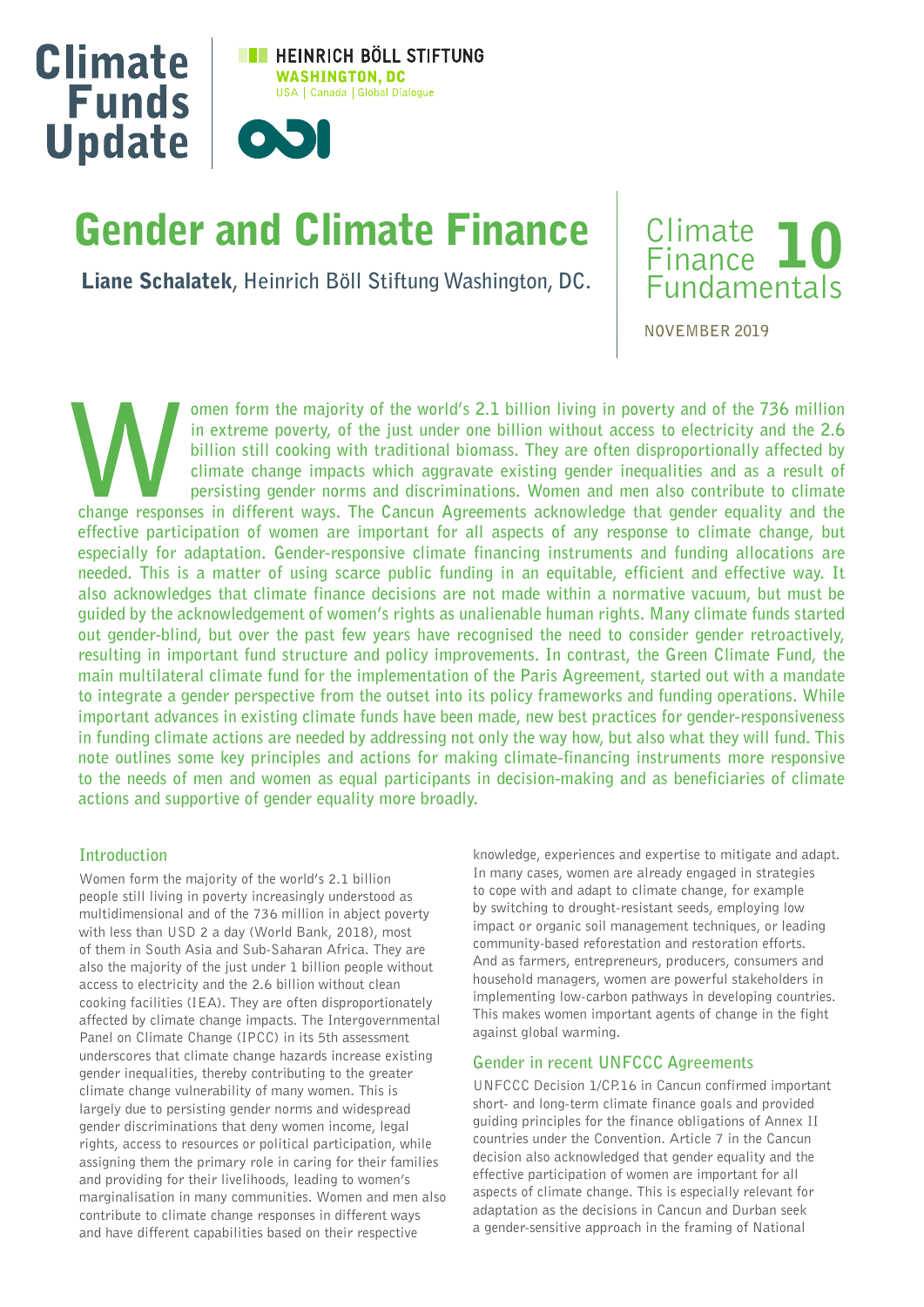Adaptation Plans (NAPs). In Durban, Parties also confirmed the need for gender balance in the composition of two new bodies dealing with adaptation and climate finance respectively, namely the Adaptation Committee and the Standing Committee as well as in the Board and Secretariat of the Green Climate Fund (GCF). In Doha, UNFCCC Decision 23/CP.18 urged the promotion of gender balance and the improvement in the participation of women in all convention bodies, "in order to inform gender-responsive climate policy." In Lima, UNFCCC Decision 18/CP.20 tasked the Parties to "achieve gender-responsive climate policy in all relevant activities under the Convention" and established a two-year work programme with in-session technical workshops and the development of technical guidelines focused on implementation. Since 2012, the gender dimension of climate change has been addressed as a standing item under the UNFCCC. At COP 21, Parties anchored gender equality and the empowerment of women as a core principle in the Paris Agreement's pre-amble. The Paris Agreement also mandates genderresponsive adaptation and capacity-building efforts, but fails to integrate gender-specific language in its mitigation, technology, or finance section. At COP 22 in Marrakesh, Parties in Decision 21/CP.22 extended the Lima Work Programme for another three years until 2019. COP 23 in Bonn with Decision 3/CP.23 adopted a multi-year Gender Action Plan with an initial focus at COP 24 on monitoring and reporting of gender-disaggregated climate change impacts. Its implementation is to be reviewed at COP 25 in Madrid together with recommendations for further genderrelated action plans and work programmes. However, faster progress on gender integration efforts in the convention and its work remain hampered by lack of dedicated funding and sufficient gender expertise throughout the UNFCCC Secretariat and convention bodies.

## **The Importance of Gender-Responsive Climate Financing**

International experience from development programs indicates that increasing the gender-responsiveness of public climate change funding is an opportunity to improve its effectiveness and efficiency. This is relevant for both adaptation and mitigation financing, as the following examples illustrate.

Sub-Saharan Africa (SSA) is one of the regions most vulnerable to climate change, and the African continent's finance needs for adaptation activities are estimated to be USD 50-100 billion per year by 2050 (UNEP, 2014). Actual adaptation finance flows approved to the region from funds monitored by CFU are far lower, at USD 4.46 billion cumulatively between 2003-2018. In SSA, women are still the primary agricultural producers, accounting for around 80 per cent of the region's food production (FAO, 2015). Women seldom own the land they work on, and are therefore often excluded from formal consultation processes to determine adaptation needs of rural communities and are unable to secure credit or other agricultural extension services. To be effective, scaled up funding for adaptation projects and programmes in Africa that target rural areas, food security and agriculture need to consider the gender dynamics of food production, procurement and distribution within both households and markets. For example, special efforts can be made to include women in capacity-building

programmes, consultation outreach, technical assistance and tailored agricultural extension services, including access to appropriate financing products. Without a gender-responsive lens, climate financing instruments delivering adaptation funding for Africa can exacerbate current tendencies that discriminate against women. This threatens women's rights and directly contravenes the Convention on the Elimination on all Forms of Discrimination against Women (CEDAW), which has been adopted by almost all recipient and contributor countries of international climate finance.

By 2050, 68 per cent of the world's population will live in cities, increasing the urban population by 2.5 billion, with close to 90 per cent of this increase taking place in Asia and Africa (UN DESA, 2018). Walking and mass transport are the means of transport for most people in developing cities. A sound business and social case can be made for addressing gender in urban transportation projects, for example through investments in cleaner public systems such as bus-rapid transit (BRT). Analysing the different needs of men and women for mass transit with respect to affordability, schedule flexibility, trip length and frequency, geographical coverage and density of the transit network as well as gender-specific security concerns of women and addressing these in designing urban transport will result in multiple wins: increasing ridership, which is the prerequisite for real GHG emissions reductions, as well as the profitability of mass transport systems; lowering transaction costs by optimising the system for all users; and increasing access of women (who are more dependent on mass transport options) to employment, education and services that strengthen households' productivity and resilience. Likewise, women entrepreneurs in developing countries providing crucial services to communities are mostly concentrated in micro and small-scale enterprises and often disadvantaged (because of cultural biases or lack of collateral) in accessing affordable and patient small-scale loans for investment in greener technologies. Gender-responsive, climate fund supported, private sector initiatives addressing the needs of micro-, small- and medium-sized enterprises can provide targeted help.

There is a growing body of research and literature that confirms the value of integrating gender-responsiveness into project design and implementation, including its potential to improve outcomes, and thus effectiveness. Ignoring women as a crucially relevant stakeholder group in recipient countries can lead to suboptimal results from the use of climate finance and undermine the sustainability of funded interventions.

## **Integration of Gender Considerations in Existing Climate Funds**

Gender considerations were not integrated from the start into the design and operationalisation of most existing dedicated climate financing mechanisms. Both outside pressure and internal recognition of sub-optimal outcomes of gender-blind projects and programmes has led to substantial efforts in recent years, in several multilateral climate funds, to incorporate gender considerations retroactively into fund programming guidelines and structures. Over the past year, climate funds have also improved collaborative efforts and expert exchange on helping each other to improve the gender-responsiveness of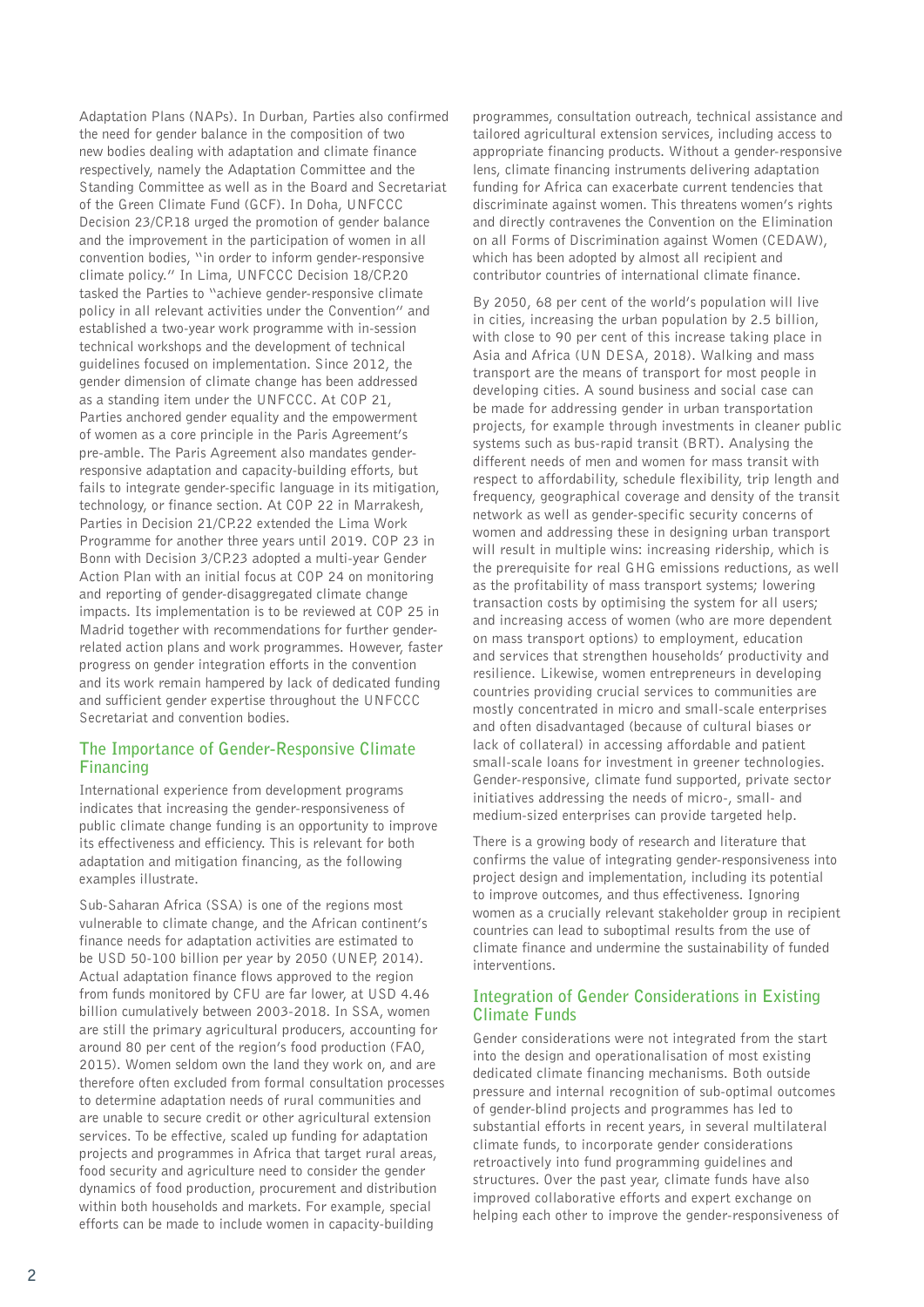their operations. However, the challenge remains to work toward systematic integration and go beyond a gender "add-on". A truly gender-responsive approach to funding climate actions will not only address how funding decisions are made and implemented, but will fundamentally alter the focus of funding operations.

#### The Climate Investment Funds

The World Bank and the regional multilateral development banks implementing the Climate Investment Funds (CIFs) have gender policies for their development financing operations. The World Bank has a mandate to mainstream gender. However, a 2013 comprehensive CIF gender review confirmed that the CIFs needed to do much more to address gender considerations systematically. Specifically, the Clean Technology Fund (CTF), which finances largescale mitigation in large economies and accounts for 70 per cent of the CIFs pledged funding portfolio of USD 8.1 billion, fell short. Initial CTF attempts to acknowledge the importance of gender (in the transport sector, for example) need to be further strengthened. Gender is not included in the operational principles of the Pilot Program on Climate Resilience (PPCR), which funds programmatic adaptation portfolios in a few developing countries, although most pilot countries have included some gender dimensions. This includes gender experts in country missions or outreach to women's groups as key stakeholders in consultations in the programme planning stage. While efforts to secure greater involvement, empowerment and benefit-sharing of women and other vulnerable groups in the CIFs remain uneven, several of the recommendations of the CIF gender review have been taken up. Investment criteria under the Forest Investment Program (FIP) and the Scaling-Up Renewable Energy in Low-Income Countries Program (SREP) include gender equality as either a co-benefit or core criteria, and the technical review of investment programs for the PPCR, FIP and SREP monitors some gender dimensions. All three programs (but not the CTF) also include gender indicators at core and co-benefit level in their results frameworks. In 2014, a new gender focal point, started work in the CIF Administrative Unit (AU), where she oversaw the implementation of a two-year CIF Gender Action Plan (FY15-16) with a focus on monitoring and evaluation, including through annual reporting of gender indicators and CIF gender portfolio scorecards. A CIF Gender Action Plan Phase 2 (FY17-20) approved in December 2016 seeks to further strengthen accountability of gender results and increases CIF AU capacity to aim for more gendertransformative outcomes. While a FY17 CIF gender progress report showed improvements for most CIFs under the CIF Gender Action Plan, the gender-responsiveness of the CTF continues to lag behind. In 2018, a revised CIF gender policy was approved which expanded gender staff at the CIF AU and also mandated improvement in the gender requirements in investment plan preparations, review and submission procedures, and accountability for all CIFs.

#### The Adaptation Fund

Early project proposals to the Kyoto Protocol Adaptation Fund included some gender analysis, though uneven. In July 2011, operational guidelines were adopted that require the inclusion of gender considerations in project and programme planning, as well as in project consultation processes as an important review criterion. In October 2013, a new

environmental and social policy was approved, which further strengthened the Fund's attention to gender, as the policy outlines respect for human rights and support for gender equity and women's empowerment as key principles for the design and implementation of Adaptation Fund projects and programmes. A Board-mandated review of the integration of gender considerations in Adaptation Fund policies and procedures in mid-2015 found that while significant progress has been made, a systematic and comprehensive gender equality approach was lacking. In response, the Fund's Board in October 2015 mandated the development of its own gender equality policy. A principles-based Adaptation Fund Gender Policy and a multi-year gender action plan (FY17-19) were adopted after a consultative process in March 2016 and complemented in 2017 by detailed guidance to accredited entities on how to improve the gender responsiveness of Fund projects and programmes. The new Adaptation Fund Medium Term Strategy (2018-2022) also prominently highlights gender equality as a crosscutting issue to achieve the Fund's mission. A mandated 2019 assessment on progress in implementing the gender mandate in the Adaptation Fund (AFB 2019) recognized significant progress while highlighting the need for more capacity-building support for implementing entities. An ongoing consultative process is expected to conclude with the adoption of an updated gender policy and new gender action plan (FY20-22) in March 2020.

### The Global Environment Facility (GEF), Least Developed Countries Fund (LDCF) and Special Climate Change Fund (SCCF)

The GEF is the longest standing international climate fund, but gender considerations were initially not prominent in program review and approval processes, for example for the Special Climate Change Fund (SCCF) and the Least Developed Countries Fund (LDCF). In 2011, the GEF adopted a Policy on Gender Mainstreaming which requires all existing GEF agencies (mostly MDBs and UN agencies) to be assessed for their compliance with the GEF gender mainstreaming mandate. It also makes the gender capacity of new implementing agencies a criterion for GEF accreditation. All GEF implementing agencies have to demonstrate that they have made efforts to analyse gender considerations in GEF projects. It also requires all implementing agencies to establish policies, strategies, or action plans that promote gender equality and satisfy minimum requirements on gender mainstreaming. Key among these are the use of gender-disaggregated indicators for monitoring, measures to avoid or mitigate adverse gender impacts of projects, as well as the requirement for GEF implementing agencies to have gender experts that can monitor and provide support for the implementation of these minimum requirements. In addition, the GEF Secretariat has worked on strengthening its own gender mainstreaming capacities. A Gender Focal Point at the GEF is tasked with screening attention to gender in proposals and forging networks and collaborations with partners who can support gender sensitive approaches. In October 2014, the GEF Council, its decision-making body, approved the GEF's Gender Equality Action Plan (GEAP) as a concrete road map to implement its gender mainstreaming policy during the GEF's sixth replenishment period (GEF-6, FY15-18). The establishment of the GEF Gender Partnership as an inter-agency working group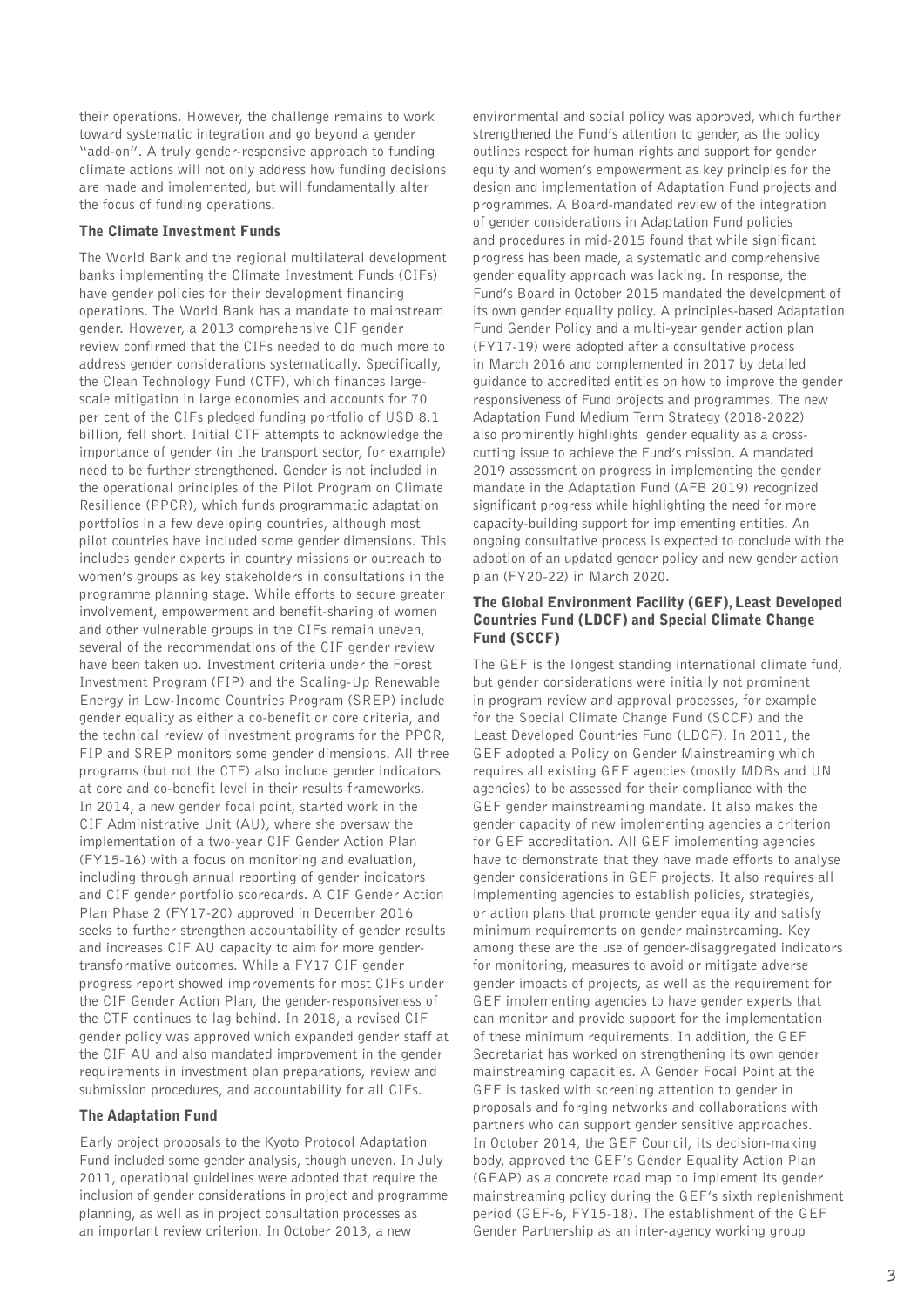involving implementation partners, Secretariats of other multilateral environmental agreements and civil society, and focusing on results management by providing guidance for gender-responsive indicators in focal areas as well as GEF-wide indicators, are centre pieces of the GEAP.

A 2017 gender mainstreaming evaluation by the GEF Independent Evaluation Office (IEO) lauded the role of the GEAP and the GEF Gender Partnership in securing modest improvements, but recommended a revision and upgrading of the 2011 Gender Mainstreaming Policy. The IEO gender report also highlighted a continued lack of adequate gender integration in GEF projects and programmes in the climate change focal area, with almost half of the analysed sample of 70 climate projects judged to be largely gender-blind, and only 5% considered to have successfully mainstreamed gender, including in two LDCF adaptation projects (GEF IEO 2017). A GEF Policy on Gender Equality approved in November 2017 aims to change that by requiring a more pro-active gender integration approach and improved reporting on gender-disaggregated targets and results. It is complemented by a GEF Gender Implementation Strategy, approved mid-2018, which outlines strategic entry points and target actions as well as a results framework to track and report on gender equality progress during GEF-7 (GEF 2018)

#### The Green Climate Fund

The GCF is the first multilateral fund to begin funding with key building blocks for a comprehensive gender-responsive approach to its operations in place. The governing instrument for the GCF includes several references to gender and women in the Fund's governance and operational modalities, including on stakeholder participation and anchors a gender mainstreaming mandate prominently under its funding objectives and guiding principles. It mandates gender balance for its staff and Board. Board decisions taken in the context of operationalising the fund requested the formulation of a separate GCF gender policy and action plan, both of which were approved in March 2015 after some delay as an interim policy subject to a mandated review, but equally importantly also the simultaneous integration of gender considerations in approved operational modalities and policies. These include the integration in the GCF's accreditation approach by requiring GCF implementing entities to have their own gender policies or action plans as well as the capacity and track record to implement in compliance with the GCF gender policy. Gender impacts of GCF funding proposals are considered in the investment framework via several sub-criteria in a technical expert review. Every project/ programme proposal in order to be considered for Board approval must include a project/program-specific gender impact analysis, ideally accompanied by a gender action plan. The publication of these project/programme gender documents since December 2016 has contributed to increased efforts by GCF implementing agencies to fully comply with this requirement. The GCF results management and performance measurement framework mandates the collection of sex-disaggregated data for both its mitigation and adaptation portfolio. Since 2016, a senior social and gender specialist on the Secretariat staff has overseen implementation of a principles-based gender policy and a first comprehensive three-year gender action plan (FY15-

17). In addition to accountability for monitoring gender impacts of GCF-funded actions, both focused on increasing the gender competencies of GCF staff, key advisory and decision-making bodies and on gender capacity-building for the Fund's external partners (National Designated Authorities and Implementing Agencies), including through the GCF Readiness and Preparatory Support Programme. A mandated consultative review process for improving the GCF gender policy and action plan produced a forward-looking updated draft gender policy in 2017. Its consideration and approval took several more attempts over the course of two years, during which the 2015 Interim Policy remained in place. In November 2019, the Board was finally able to overcome developing country Board member concerns about whether the gender policy might curtail their access to GCF resources and adopted a revised gender policy and a new gender action plan (2020-2023). It increases capacity building support to developing countries to fulfil the gender mandates. However, the revision falls short of breaking new ground and is without progressive vision. With its delayed adoption and missing ambition, the GCF appears to have lost its earlier status as a gender integration trendsetter in climate finance operations.

## **Good Practices and Experiences from other Global Funds**

Significant gender integration improvements made at existing climate funds over the past years follow good practices and experiences in other areas of development, where gender considerations have been systematically and effectively included in global financing mechanisms devoted to developing country actions. The Global Fund to Fight Aids, Tuberculosis and Malaria (Global Fund) and the Global Alliance for Vaccines and Immunizations (GAVI Alliance) have had a gender action plan or a detailed gender policy since 2008. In addition, there is a "gender infrastructure" for both funds. This constitutes a Gender Working Group in the case of GAVI, which includes representatives from all secretariat teams. In the case of the Global Fund, there are several full-time gender advisors as well as gender experts on the monitoring, evaluation, legal advisory and civil society outreach teams.

On its own, a formal gender policy or gender action plan for a climate financing instrument is rarely enough. The systematic integration of gender equality in a fund's governance structure as well in its public participation mechanisms is equally important, for example through a dedicated role for gender-focused organizations and women's groups. At both the CIFs and the GCF, civil society representatives can participate as active observers in board meetings by taking the floor, with CIF active observers having also the right to add agenda items and recommend outside experts for consideration by a fund board. The revised CIF Gender Policy now designates some CIF active observers as gender equality representatives (although without adding extra observer seats). Such participation by civil society as active observers needs to be gender-balanced and gender-informed. Ideally, it should be complemented by Fund-specific gender advisory groups and gender rosters that draw on the expertise and bring the voices of gender experts, women's organisations and local grassroots women into climate fund proceedings.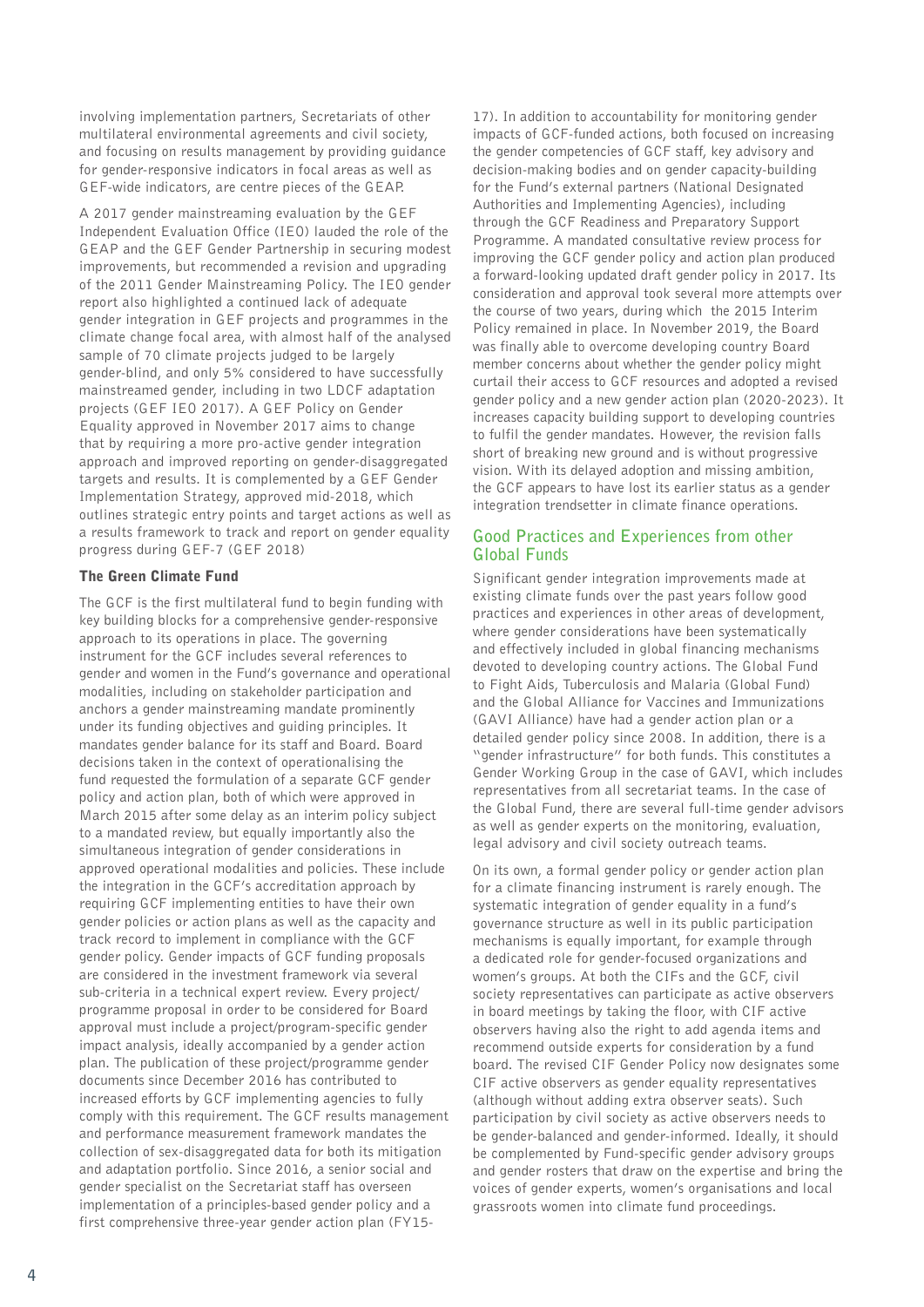## **Key Principles and Actions for Gender-Responsive Climate Financing**

The effective use of climate finance requires mainstreaming climate change considerations into development policy and planning, which in turn requires the incorporation of gender considerations in order to achieve sustainable and equitable outcomes. While funding allocations need to be coherent and consistent with national development plans and mitigation and adaptation strategies, these also need to improve their integration of gender considerations significantly. This will need targeted efforts, for example to address the fact that few Nationally Determined Contributions (NDC) make more than a passing reference to gender (UNDP 2019). Capacity building and support efforts can help to improve gender integration in planning documents as will developing them through genderresponsive, fully participatory and transparent processes involving all relevant stakeholders that are respecting the human rights for example of Indigenous Peoples.

Some key principles and actions to operationalise such an approach include the use of:

- Gender equality and women's empowerment as guiding principles and a cross-cutting mandate for all climate finance instruments rooted in a human-rights based approach.
- A beneficiary and people-centred approach to adaptation and mitigation measures, paying particular attention to some of the small-scale and communitybased actions, in which women are over-represented, including in the informal sectors and as owners of micro, small, and medium-sized enterprises in developing countries and ensuring that the concessionality of public funding is passed to women as beneficiaries. In mitigation, this means a focus on providing energy access via renewables as a way to address the persistent energy poverty of many women.
- Explicit gender criteria in performance objectives and results measurement frameworks and for the evaluation of funding options. Such criteria should include a mandatory gender analysis of the proposed project or programme, a fully costed project/programme-specific gender action plan, a gendered budget and some clear quantitative and qualitative indicators measuring how projects and programs contribute to gender equality objectives, as well as the systematic collection of gender-disaggregated data. Indicators need to be both project and program specific, as well as allow for aggregate monitoring and evaluation of gender equality impacts on the fund portfolio level.
- Gender-balance and gender-expertise of fund decision-making bodies, of an institution's staff as well as its technical advisory bodies and panels to ensure that gender equality principles are integrated in the development of funding, accreditation, and programming guidelines and are considered in program and project review, funding approvals, and the monitoring, reporting, verification and evaluation of a mechanism's funding portfolio.
- Special efforts to seek the meaningful input and participation of women as key stakeholders and beneficiaries in fund-related country coordinating mechanisms to determine a country's funding priorities and throughout the funding cycle of a program or project from design to implementation to monitoring and evaluation, including through a special focus on participatory monitoring approaches.
- Gender-responsive funding guidelines, allocation criteria and financial instruments for each thematic funding window or sub-fund. Sector-specific or specialised requests-for-proposals need to make the genderresponsiveness of submitted proposals a key decision criterion. Likewise, climate fund boards need to send a clear message that they will not consider a proposal for approval unless it does sufficiently integrate gender.
- Approaches to increase the access of local women's groups to fund resources, such as through small grant approaches under enhanced direct access efforts, green credit lines for women entrepreneurs, or by facilitating their collaboration with accredited implementing agencies as executing partner with local gender expertise for certain project/program components.
- A regular audit of the gender impacts of funding allocations in order to ensure balance between mitigation and adaptation activities and genderresponsive delivery across different scales and geographical foci of activities.
- A robust set of social, gender and environmental safeguards and guidelines and capacity-building support for their implementation that guarantee gender equality, women's rights and women's full participation. These safeguards should comply with existing international obligations, including on human and women's rights, labour standards and environmental law.
- Independent evaluation and recourse mechanisms easily accessible to groups and individuals, including women, affected by climate change funding in recipient countries to allow them to voice their grievances and seek compensation and restitution.